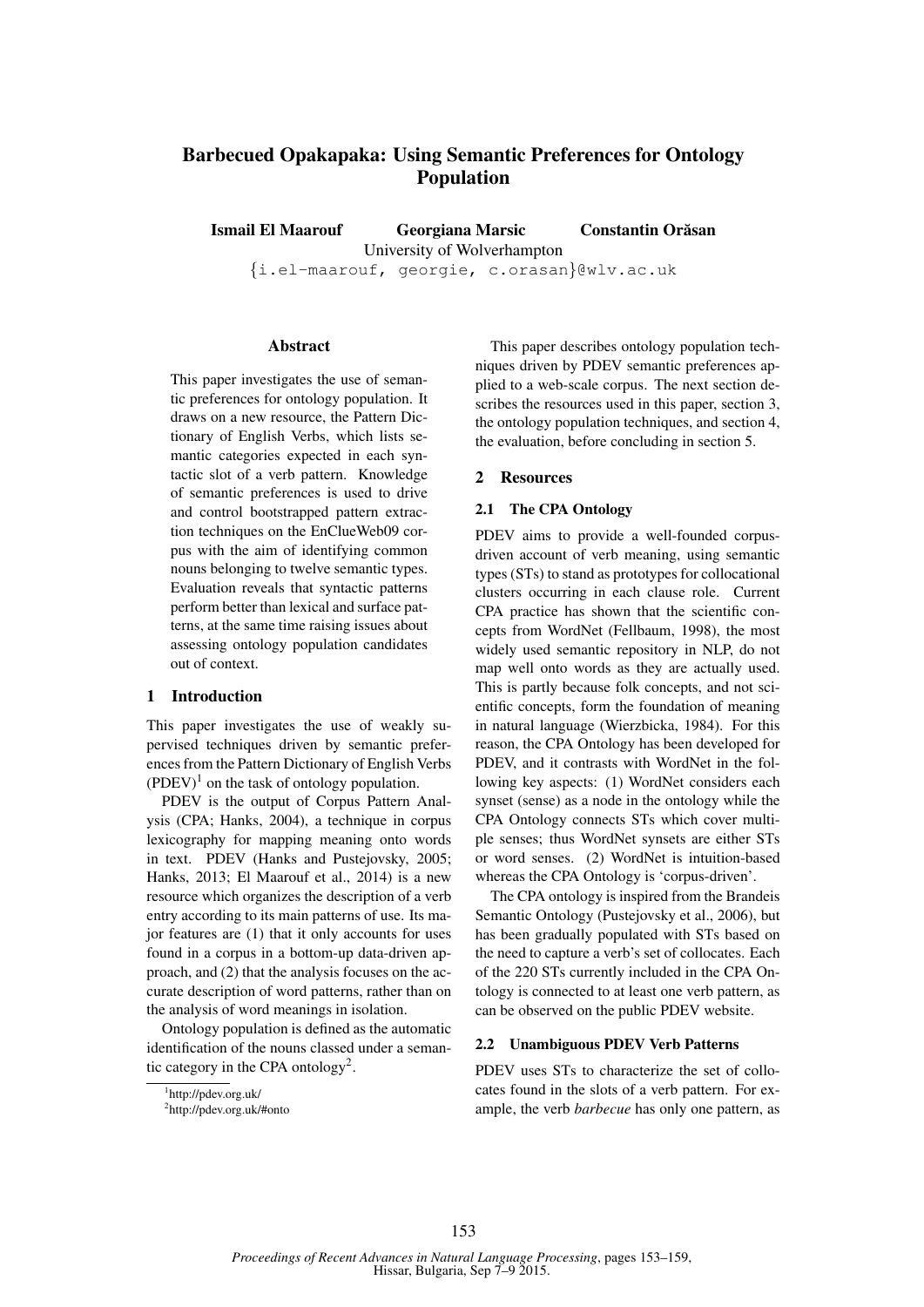| Pattern | [[Human]] barbecues [[Food]]                                                                            |
|---------|---------------------------------------------------------------------------------------------------------|
|         | Implicature   Human cooks Food on a rack over an open fire in the open air                              |
| Example | The South African environment department has refused permission to fishermen in Struisbaai to catch and |
|         | barbecue a whale belonging to a species recognised as endangered.                                       |

Table 1: PDEV entry for *barbecue*

illustrated in Table 1. This suggests that *barbecue* is only used in this meaning, and that the subject can only be a Human, while the object can only be of type Food. In other words, one can unambiguously collect Food instances by looking at the nouns that occur as objects of the verb *barbecue*.

Out of the 9,200 subject and object slots included in the current version of PDEV that totals over 4,600 patterns, we identified 741 unambiguous slots. An unambiguous slot can either be the subject or the object slot of a verb that is characterized by no semantic alternation (i.e., only one ST) in that particular slot across all patterns of the verb which take the slot. We found that these 741 instances of unambiguous slots account for 66 different STs. We selected 12 of the most productive STs for our experiments. The experiments described in this paper focus on identifying common nouns that can populate the following target STs: Activity, Body Part, Document, Eventuality, Food, Human Group, Inanimate, Institution, Liquid, Location, Proposition, and State of Affairs. In total there are 70 verbs that take the STs above unambiguously as subject or object.

# 2.3 Web Corpus Data

For our experiments, we use the EnClueWeb09 corpus (Pomikalek et al., 2012; Kilgarriff et al., 2014), a large web-scale corpus (70 billion words) from which we extract for a given ST up to 50,000 concordances for each of the verbs that unambiguously take that particular ST in a subject or object slot. The resulting corpus, named Web-12, includes 3.6m sentences and 97m words, and has been parsed using the Stanford Parser (Klein and Manning, 2003).

# 2.4 Gold Standard for Automatic Evaluation

This paper proposes two different evaluations, an automatic one to evaluate system recall, and a manual one to evaluate system precision. The automatic evaluation is based on a gold standard ST lexicon, named WN, based on a mapping between WordNet synsets and the 12 STs, manually pre-

pared by a CPA lexicographer<sup>3</sup>. Proper nouns and multi-word expressions were filtered out, as the techniques presented in this paper target singleword common nouns.

Two other gold standards were produced out of WN: WN-web containing nouns from WN that are also present in the Web-12 corpus, and WN-webdep which contains nouns from WN which also occur in a dependency relation to one of the STindicative verbs according to the Stanford parser.

## 3 Ontology Population Techniques

This section describes the ontology population techniques implemented to automatically extract new instances belonging to each target ST.

# 3.1 Lexical Patterns

Hearst's patterns (Hearst, 1992) consist of regular expressions made up of lexical clues to collect hypernymy relations. Each pattern contains two slots: one for the hypernym (in our case the ST, e.g., Food), and one for the hyponym (in our case the ST instance, e.g., *fish*).

These patterns generally yield nouns with a satisfying precision. For this reason they are used as a starting point of more complex ontology population systems (Snow et al., 2005; Kozareva et al., 2008; Kozareva et al., 2009). In this paper, we use the patterns listed in (Etzioni et al., 2005). We evaluate two setups for our set of 12 STs: the first is applied to our Web-12 corpus (System S1), and the other is applied to the whole EnClueWeb09 repository (System S1+). Table 2 lists the most productive patterns used by System S1 together with the number of extractions and unique nouns identified across all 12 STs.

## 3.2 Surface Patterns

Another popular ontology population method is to automatically extract patterns that can reliably identify ST members. A pattern extraction technique particularly used for relation extraction relies on identifying sequences of words between

<sup>&</sup>lt;sup>3</sup>The lexicographer identified links based on the gloss of a WordNet synset, and on the overlap between its hyponyms and the ST in the CPA ontology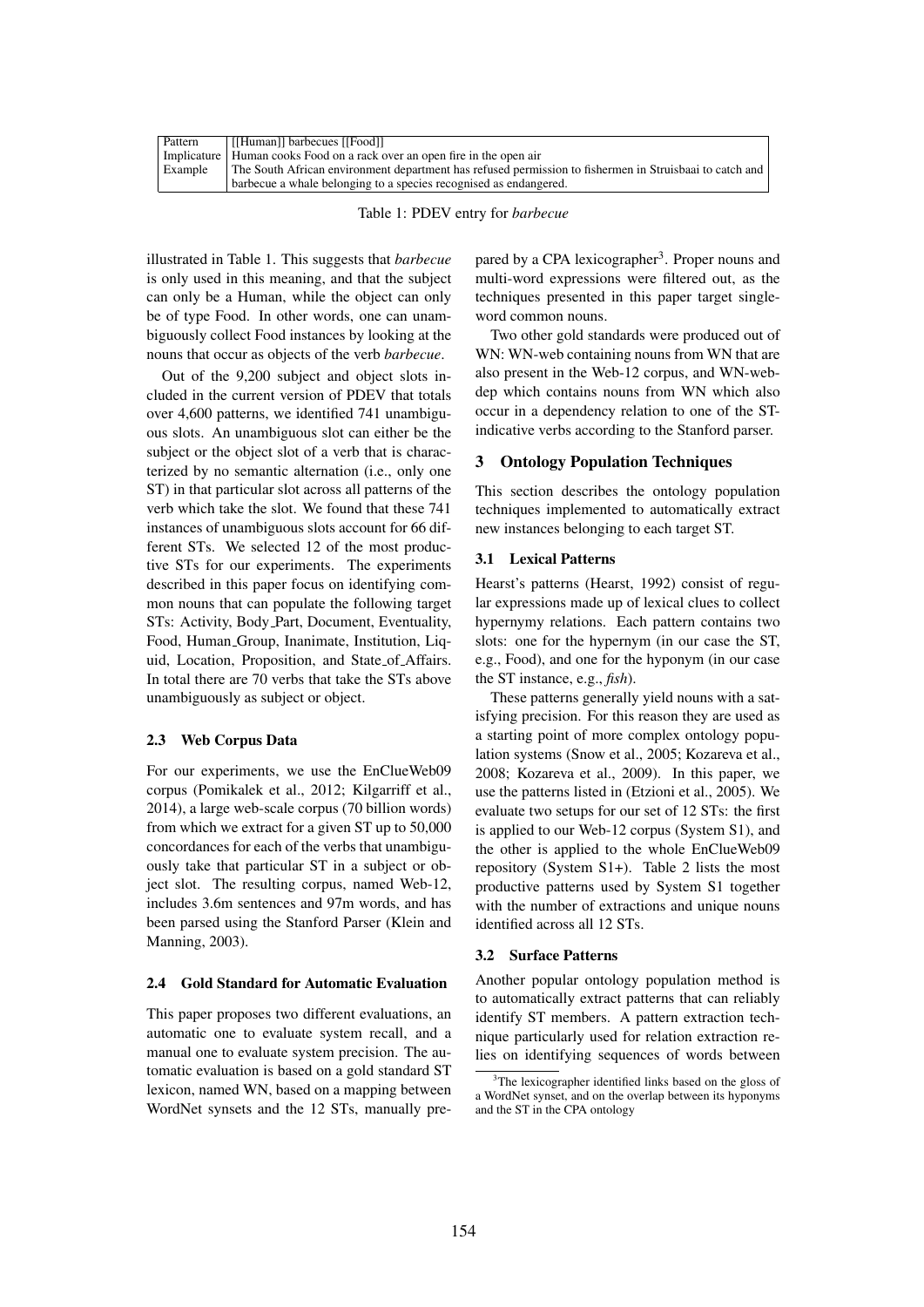| Pattern                                  |         | Extr.   Nouns     |  |  |  |  |  |
|------------------------------------------|---------|-------------------|--|--|--|--|--|
| System S1 (12 STs)                       |         |                   |  |  |  |  |  |
| $ST$ ,? (such as especially including) N | 353525  | 26062             |  |  |  |  |  |
| $ST$ ,? (and or) other N                 | 225455  | 14226             |  |  |  |  |  |
| such ST as N                             | 3302    | 1873              |  |  |  |  |  |
| N is a ST                                | 1117367 | 58023             |  |  |  |  |  |
| System S2 (Food)                         |         |                   |  |  |  |  |  |
| V ing N                                  | 82918   | $96\overline{75}$ |  |  |  |  |  |
| V ed N                                   | 77005   | 7106              |  |  |  |  |  |
| V d N                                    | 49553   | 9045              |  |  |  |  |  |
| System S2+ (Food)                        |         |                   |  |  |  |  |  |
| , V ing N and                            | 3056    | 157               |  |  |  |  |  |
| , V ing N or                             | 1187    | 30                |  |  |  |  |  |
| . V d N .                                | 814     | 183               |  |  |  |  |  |
| System S3+ (Food)                        |         |                   |  |  |  |  |  |
| <b>VBN</b> NN nsubjpass be auxpass       | 7068    | 3484              |  |  |  |  |  |
| VBN    NN dobj_enum   NN dobj_enum       | 6568    | 1247              |  |  |  |  |  |
| VBN   NNS nsubjpass  be  auxpass         | 4090    | 2180              |  |  |  |  |  |

Table 2: Examples of patterns for each system

two entities of interest (Ravichandran and Hovy, 2002; Pantel and Pennacchiotti, 2006).

System 2 adapts this method by considering as relation boundaries the verb and the ST instance. Given a category and a set of seed words, it first extracts any string occurring between the verb and each seed. Patterns are built using the extracted strings and the verbs that unambiguously combine with an ST, and then applied to Web-12 to extract new instances of a given ST. The words extracted by these patterns are ordered by frequency.

This approach is evaluated in two setups, one deriving the pattern from only the string linking the verb to the noun (System S2), and another one that also includes a context word to the left and to the right of the verb and noun pair (System S2+). Table 2 provides examples of the most productive patterns for both setups applied to the Food ST. One may notice a dramatic drop in the number of extractions when including the outward context (System S2+), but also the fact that the most frequent patterns mostly capture suffix variation, determiners, prepositions, or punctuation. Clearly those patterns are applicable to many verbs, but specifically capture Food items due to the semantic preferences of the verbs they combine with.

#### 3.3 Syntax-driven Techniques

Syntactic dependencies offer an attractive representation of the context of a verb which allows to abstract away from undesirable variation, such as word order, or insertion of modifiers or appositions. For example, the same direct object relation between *opakapaka* and *barbecue* holds in the following two sentences: *"he barbecued opaka-* *pakas"* and *"he barbecued several times opakapakas"*. Thus syntactic relations such as direct object can be used to retrieve instances of a ST in the predicted slot extracted from PDEV. System S3 relies on this assumption and populates a ST with all the nouns that occur in the unambiguous slots of the verbs that are indicative of that ST (e.g., for the Food ST, S3 will extract all the nouns that are direct objects of the verbs *barbecue*, *brown*, *fry*, *masticate*, *overcook*, *scoff*, *vomit*, and *wolf*).

Apart from this setting, we have experimented with learning syntactic patterns from the Web-12 corpus parsed with the Stanford parser. For each ST and each verb unambiguously taking the ST as subject/object, all verb occurrences were extracted together with their direct syntactic dependents, as well as dependents indirectly connected to the verb via coordination with a direct dependent. Each verb context is a combination of tokens represented as WORD|LEMMA|POS|DEPREL, where WORD, LEMMA, POS and DEPREL correspond, respectively, to the word, lemma, part of speech and dependency relation associated to the word. Patterns are then learned by System S3+, and examples of the most frequent patterns learned by S3+ are shown in Table 2.

#### 3.4 Bootstrapped Learning and Ranking

Pattern-based approaches for ontology population are commonly used as part of a bootstrapping algorithm (Hearst, 1992; Ravichandran and Hovy, 2002; Etzioni et al., 2005; Pantel and Pennacchiotti, 2006). For comparison purposes, we apply an iterative ranking method inspired from the work of Thelen and Riloff (2002) to the output of the pattern-driven techniques presented above. At each iteration, the learned patterns are ranked according to their tendency to extract ST members and only the best patterns drive the extraction of new ST candidates which also undergo a ranking process to enable the selection of a fixed number of top nouns to be added to the ST lexicon. This method uses at each iteration the latest ST lexicon to rank and select a pattern pool. The bootstrapping process starts with the same set of 10 seeds which was used by the pattern extraction techniques, and the process is repeated until a certain number of extractions (in our case 500) is reached.

A pool of patterns is extracted from the whole set of patterns following a pattern ranking process that relies on scores calculated using Formula 1.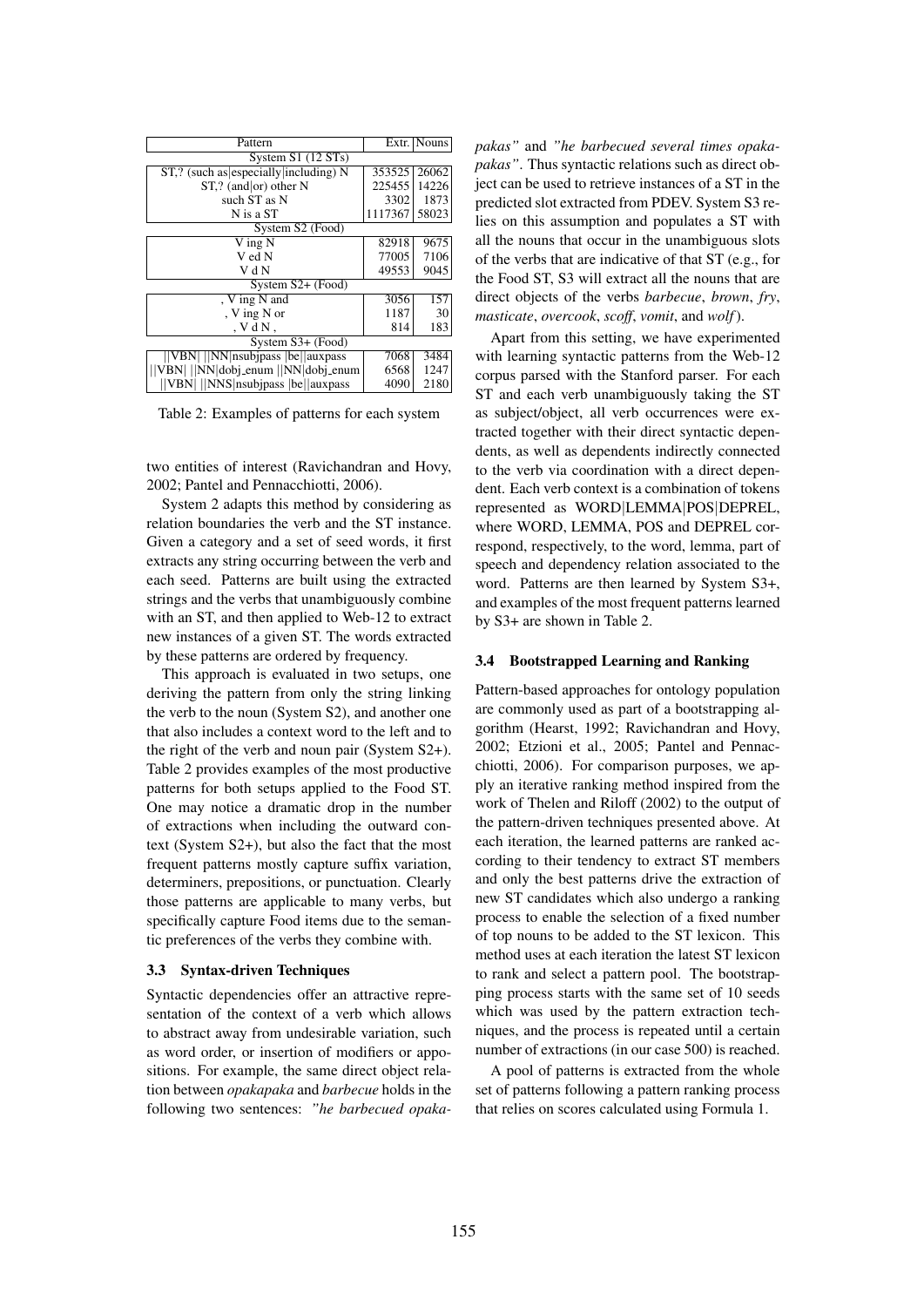$$
Score(path_i) = \frac{F_i}{N_i} \times \log_2(F_i)
$$
 (1)

where  $F_i$  is the number of ST members extracted by  $pat_i$ , and  $N_i$  is the total number of nouns extracted by  $pat_i$ . This formula captures the insight that good patterns are those that capture a large portion of known category members at time t. The top  $nP + i$  patterns are placed in the pattern pool, where  $nP$  is a fixed value, and i starts from 0 and is incremented at each iteration, to ensure constant addition of new patterns and renewal of the pattern pool. All the nouns extracted by patterns from the pattern pool are scored according to Formula 2.

$$
S1(noun_i) = \frac{\sum_{j_i}^{P_i} \log_2(F_j + 1)}{P_i}
$$
 (2)

where  $P_i$  is the number of patterns that extract  $word_i$ , and  $F_j$  is the number of distinct category members extracted by pattern  $j$ . This formula captures the intuition that a good candidate is extracted by patterns that extract a large number of category members. The top  $nN$  candidates, where  $nN$  is a fixed number, are added to the ST lexicon which will be used in the next iteration.

# 4 Evaluation

# 4.1 Automatic Evaluation

The bootstrapping process described in Section 3.4 is applied in turn to each technique described in Sections 3.1, 3.2, and 3.3, with the exception of S1 which extracts very few nouns, and S3 which does not use patterns. A grid search is performed to obtain the best parameters for the number of patterns  $(nP)$  to be included in the pattern pool, and for the number of top nouns  $(nN)$  to be added to the lexicon at each iteration, using values from the set 5, 10, 20, 50. The best systems were those which had the best macro-average precision at 500 extractions, specifically nN=5 and nP=50 for the lexical system S1+, nN=50 and nP=50 for both surface systems S2 and S2+, and nP=5 and nN=20 for the syntactic system S3+. Table 3 shows the results as averages over the 12 ST against WNweb-dep and can be compared to Table 4, which provides the results of each technique being applied only once on the Web-12 corpus and having its extractions ranked according to frequency of extraction. The results are somewhat surprising as the bootstrapped learning and ranking method has a particular negative effect on lexical and surface systems. This suggests that this bootstrapping method is better suited to syntactic patterns than to other systems. If we consider S1+ and S2, one reason might be that these systems extract patterns which have a large number of extractions (see table 2), and are therefore not sufficiently constrained. S2+, on the contrary, extracts more precise patterns in comparison with S2, but the tradeoff is a lower number of extractions. Finally, syntactic patterns produce patterns which, on average, have a number of extractions only twice as much as noun types (see table 2), whereas lexical systems have a much larger discrepancy between the number of extractions and distinct noun types. We will explore this issue in future work, and investigate ranking methods which are more generic.

# 4.2 Manual Evaluation

In order to get a clear idea of systems' precision, a manual evaluation process focused on four STs (Document, Food, Liquid, and Location) and an annotation of the top 500 nouns extracted by bootstrapped learning and ranking with syntactic patterns<sup>4</sup> (S3+) was performed for each of the four STs. Each ST noun set was manually annotated by a different pair of 4 annotators. As the system extracts the nouns from the web, the extractions often yield knowledge unfamiliar to the annotator, and therefore, to be fair with the system, it is important to allow annotators access to encyclopaedia and dictionaries to learn what a word means (e.g. "opakapaka is a fish"), and if an established word use exists (e.g., *report* is not only a Speech Act: *His report of the conference was bleak.*, but also a Document: *He printed the report.*)

Human annotators had to assess whether a noun can or cannot be interpreted as a member of a given ST (i.e., provide a "yes"/"no" annotation for every noun in the top 500 extracted by the system), but at the same time the annotators had the option to provide a less categorical decision for nouns that they were unable to decide on (i.e., assign "maybe" to nouns they were unsure about). The annotation process consisted of two rounds. As the first round produced low agreement due to unforeseen difficulties, the guidelines were revised and clarified, and a second round was performed. The issues causing disagreement mainly concerned:

<sup>4</sup>This was the best performing ontology population technique, and was thus chosen as target for manual evaluation.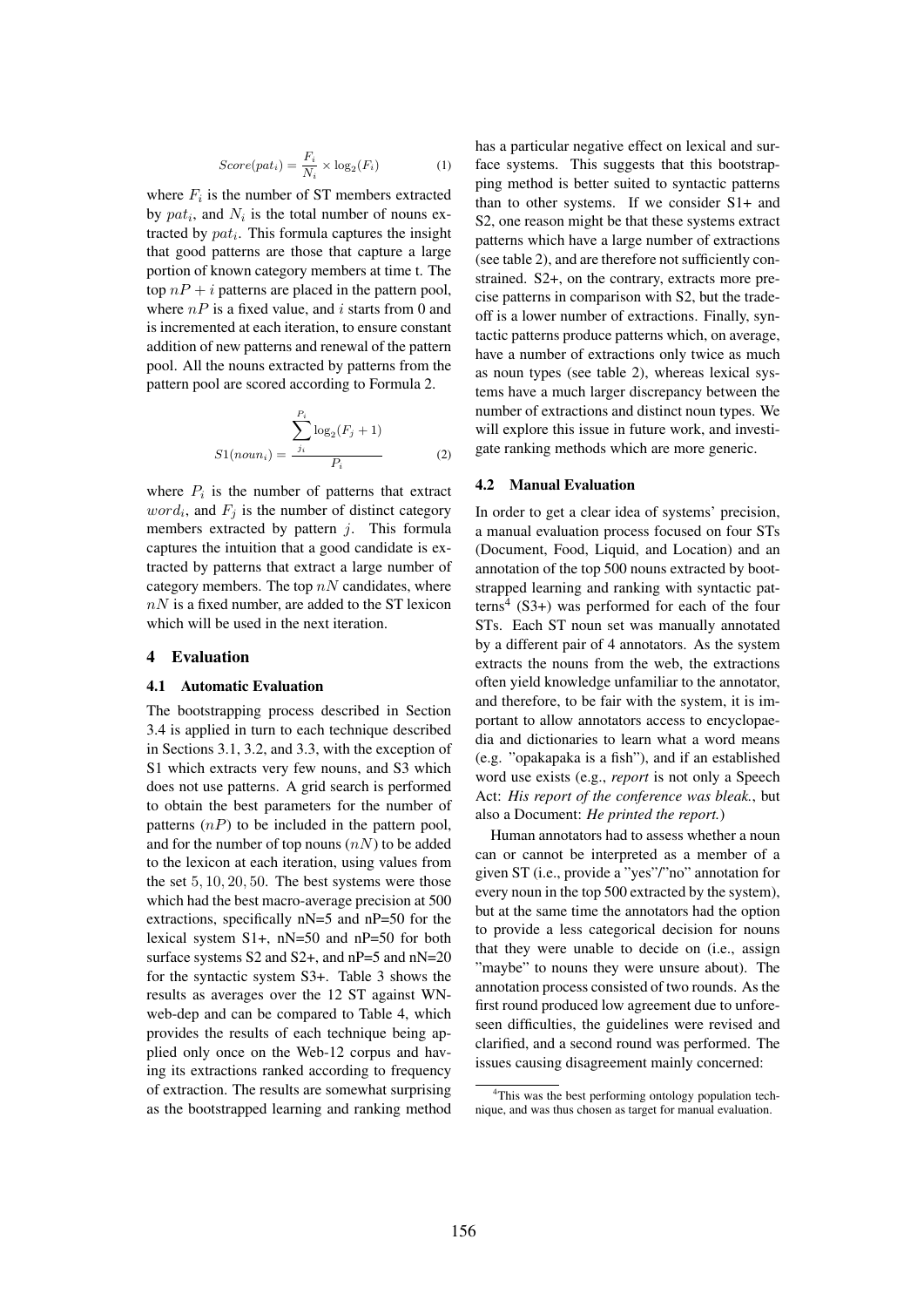|      | Precision |                   |          |                                                     | Recall             |                          |       |          |
|------|-----------|-------------------|----------|-----------------------------------------------------|--------------------|--------------------------|-------|----------|
| topN | S1        | S2.               | $S_{2+}$ | $S_{3+}$                                            | S1                 | S2                       | $S2+$ | $S_{3+}$ |
| 100  | 0.037     | 0.070             | 0.047    | 0.312                                               | 0.002              | $0.020 \overline{0.011}$ |       | 0.058    |
| 200  |           | $0.036 \pm 0.068$ | 0.047    | 0.285                                               | 0.005              | $0.035 \mid 0.017$       |       | 0.107    |
| 300  |           | $0.036 \pm 0.057$ |          | $0.043 \mid 0.254 \mid 0.010 \mid 0.044 \mid 0.021$ |                    |                          |       | 10.141   |
| 400  | 0.033     | 0.050             | 0.044    |                                                     | $0.236 \mid 0.012$ | 0.053                    | 0.023 | 0.167    |
| 500  | 0.036     | 0.045             | 0.044    | 0.218                                               | 0.017              | 0.059                    | 0.023 | 0.188    |

Table 3: Bootstrapped ranking: precision and recall against WN-web-dep at 500 extractions

|      | Precision |       |       |                    | Recall                                                              |    |       |             |
|------|-----------|-------|-------|--------------------|---------------------------------------------------------------------|----|-------|-------------|
| topN | $S1+$     | 82    | $S2+$ | $S_{3+}$           | S1                                                                  | S2 | $S2+$ | $S_{3+}$    |
| 100  | 0.106     | 0.164 |       |                    | $0.247 \mid 0.337 \mid 0.020 \mid 0.038 \mid 0.062$                 |    |       | 10.066      |
| 200  | 0.090     |       |       |                    | $0.156$   $0.193$   $0.273$   $0.032$   $0.070$   $0.088$   $0.099$ |    |       |             |
| 300  | 0.080     |       |       |                    | $0.146$   0.170   0.245   0.043   0.092   0.113   0.136             |    |       |             |
| 400  |           | 0.141 |       |                    | $0.155 \mid 0.223 \mid 0.056 \mid 0.118 \mid 0.134$                 |    |       | $\pm 0.156$ |
| 500  |           |       |       | $0.146 \mid 0.207$ | $\vert 0.063 \vert 0.146 \vert 0.156 \vert 0.175$                   |    |       |             |

Table 4: Frequency ranking: precision and recall against WN-web-dep at 500 extractions

- 1. the difficulty in evaluating a noun out of context ('slice', 'course' for Food): the revised guidelines specified clearly that these cases should be marked as "maybe";
- 2. general nouns that are not prototypically ST instances, but can be used in a context to refer to an ST member without making the sentence semantically anomalous (e.g., *thing* standing for a Food item): these nouns should be marked as "maybe";
- 3. regular category shifts, e.g. the Food category includes Dishes (*pudding*), but also Animals, Vegetables, Insects, Fruits, etc.: these nouns should be assigned "yes".

Tables 5 and 6 report inter-annotator agreement for each annotation round. The output of the second annotation round shows a good/very good agreement and was used to build two gold standard sets for each ST. The instances considered by both annotators as true ST members ("yes") are included in the gold standard HUM-STRICT. To this set we add all potential ST members ("maybe") agreed on by both annotators to obtain the second gold standard HUM-RELAXED.

# 4.3 Manual Evaluation Results

The evaluations results of S3+ are presented in Tables 7 and 8: one strict evaluation against HUM-STRICT, and another relaxed evaluation against HUM-RELAXED, respectively. The difference between the results obtained on the two gold standards is less than 0.1 in precision, therefore the potential ST members have limited impact. Precision drops as more candidates are extracted, in agreement with the so-called 'semantic drift' tendency also observed by other authors (Komachi et al., 2008). We can also observe that precision drops more significantly for some categories such as Liquid and Document.

| Category | Pairwise | Cohen K   Fleiss K |       |
|----------|----------|--------------------|-------|
| Document | 66.7%    | 0.433              | 0.407 |
| Food     | 89%      | 0.758              | 0.758 |
| Liquid   | 87.2%    | 0.717              | 0.716 |
| Location | 73.3%    | 0.486              | 0.473 |

Table 5: Inter-annotator agreement, round 1

| Category |       | Pairwise   Cohen K   Fleiss K |       |
|----------|-------|-------------------------------|-------|
| Document | 85%   | 0.739                         | 0.738 |
| Food     | 92.6% | 0.84                          | 0.84  |
| Liquid   | 96.8% | 0.932                         | 0.932 |
| Location | 88.2% | 0.674                         | 0.674 |

Table 6: Inter-annotator agreement, round 2

| topN | Document   Liquid |       | Location | Food  | Average |
|------|-------------------|-------|----------|-------|---------|
| 100  | 0.84              | 0.65  | 0.96     | 0.89  | 0.835   |
| 200  | 0.675             | 0.475 | 0.88     | 0.79  | 0.705   |
| 300  | 0.543             | 0.393 | 0.83     | 0.763 | 0.632   |
| 400  | 0.445             | 0.372 | 0.785    | 0.72  | 0.581   |
| 500  | 0.414             | 0.332 | 0.73     | 0.652 | 0.532   |

Table 7: Precision for S3+ on HUM-STRICT

| topN | Document | Liquid | Location | Food  | Average |
|------|----------|--------|----------|-------|---------|
| 100  | 0.92     | 0.67   | 0.96     | 0.9   | 0.863   |
| 200  | 0.745    | 0.49   | 0.925    | 0.8   | 0.74    |
| 300  | 0.627    | 0.41   | 0.89     | 0.78  | 0.677   |
| 400  | 0.525    | 0.39   | 0.85     | 0.748 | 0.628   |
| 500  | 0.498    | 0.352  | 0.798    | 0.678 | 0.582   |

Table 8: Precision for S3+ on HUM-RELAXED

However, when compared to results presented in Section 4.1, we can see a clear improvement, possibly due to a non-optimal mapping between the CPA Ontology and WordNet, but also explainable by ST members correctly extracted from the web, but absent from WordNet. The next subsection looks into this in more detail.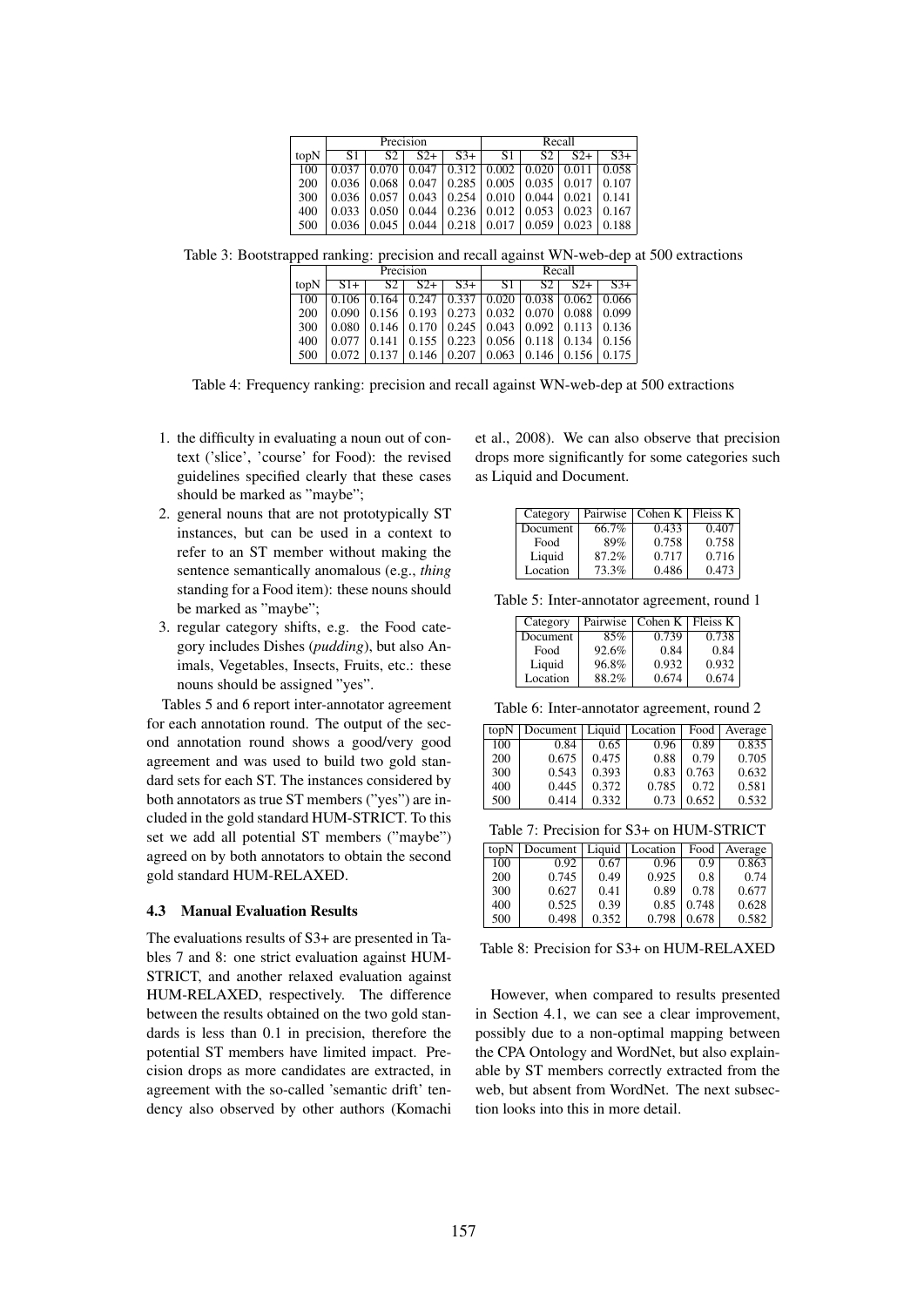# 4.4 Comparison Between Gold Standards

Results on the manual reference have shown that a large portion of true candidates (HUM-STRICT) are not in WN, the resource built by mapping CPA STs to WordNet synsets and extracting all their hyponyms. An analysis of the nouns marked by annotators as true members of an ST (HUM-STRICT), but not included in WN, has revealed the following across the four target STs (Document, Food, Liquid, and Location). Out of the total number of 2,000 manually annotated nouns corresponding to the four STs, there are 623 nouns present in HUM-STRICT, but absent from WN. A percentage of 12% of these nouns are not in WordNet. They include foreign words used in English texts (e.g., Document: fiche <French for *index card* or *form*>, Food: pancetta <Italian for *bacon*> and *kielbasa* <Polish for *sausage*>), trademarks used as common nouns (e.g., Liquid: *frappuccino*, Food: *mcmuffin*), English common nouns absent from WordNet (e.g., Location: *forestland*), collapsed multiword expressions appearing as two-word expressions in WordNet (e.g., Food: *fastfood*, Liquid: *potlikker*), and obvious misspellings (e.g., Food: *vegtable*, *buritto*).

The remaining 88% of the nouns are present in WordNet, but are not included in WN due to two main reasons. Firstly, the mapping between the CPA Ontology and WordNet is not optimal and other WordNet subtrees can be added to each ST. The Food ST for example was populated with nouns found in the subtree corresponding to the synset *food#2*. An analysis of the nouns marked as food items by the annotators, but missing from the WN Food ST has revealed that the WordNet subtrees headed by *dish#2* and *course#7* can also be added to this ST. Secondly, there are cases when one would have to add many WordNet leaf synsets that are not grouped into a higher-level subhierarchy mappable to a CPA ST. In the case of the Liquid ST for example, there are many instances of liquid sauces (e.g., *vinegar*, *salsa*, *ketchup*) that are subsumed by *condiment#1*, but since many condiments come as powders, one cannot add the subtree headed by *condiment#1* to the Liquid ST, but should instead add individual synsets scattered across WordNet. Future work will address these issues in order to better align these resources.

# 5 Conclusions and Perspectives

Three types of ontology population techniques have been experimented in this paper: a lexical approach that draws on Hearst's patterns, a surface approach that looks at surface strings joining an ST-preferring verb with a candidate noun, and a syntactic approach that relies on patterns drawn from dependency relations connecting an ST-indicative verb with a candidate noun. A bootstrapped learning and ranking approach is then applied to each pattern-driven technique. These techniques are applied to a web corpus built by extracting a high number of concordance lines for 70 verbs unambiguously associated with 12 target STs via their semantic preferences extracted from PDEV, and then evaluated by ranking their outputs both frequency-wise and using the bootstrapped learning and ranking approach. The best 500 extractions yielded by each technique are assessed against a resource derived as a result of mapping each CPA ST to WordNet sub-hierarchies.

A manual annotation of the top 500 nouns extracted by the best system for four STs, namely Document, Food, Liquid and Location is then performed. All experiments indicate that the syntactic approach is superior to employing lexical patterns and surface patterns for ontology population.

The results of this article point to the difficulty in evaluating pattern-driven ontology population methods. The main reasons are that existing resources have limited coverage of nouns in a given usage, which is contextual. Intrinsic categorization of nouns offers a limited appreciation of system performance.

This work is the first to use semantic preferences from PDEV for ontology population from the web, therefore it is still work in progress. Particularly important is to investigate the best use of the ontology structure as part of pattern extraction algorithms. Bootstrapped learning and ranking has had limited impact on system precision, and we believe this is one place where future efforts should be concentrated. Since the present paper only investigates semantic preferences of PDEV verbs for 12 STs, it is important to extend this work to other categories. Another specific area of interest is the use of extractions from unambiguous semantic preferences data to disambiguate ambiguous contexts and verbs.